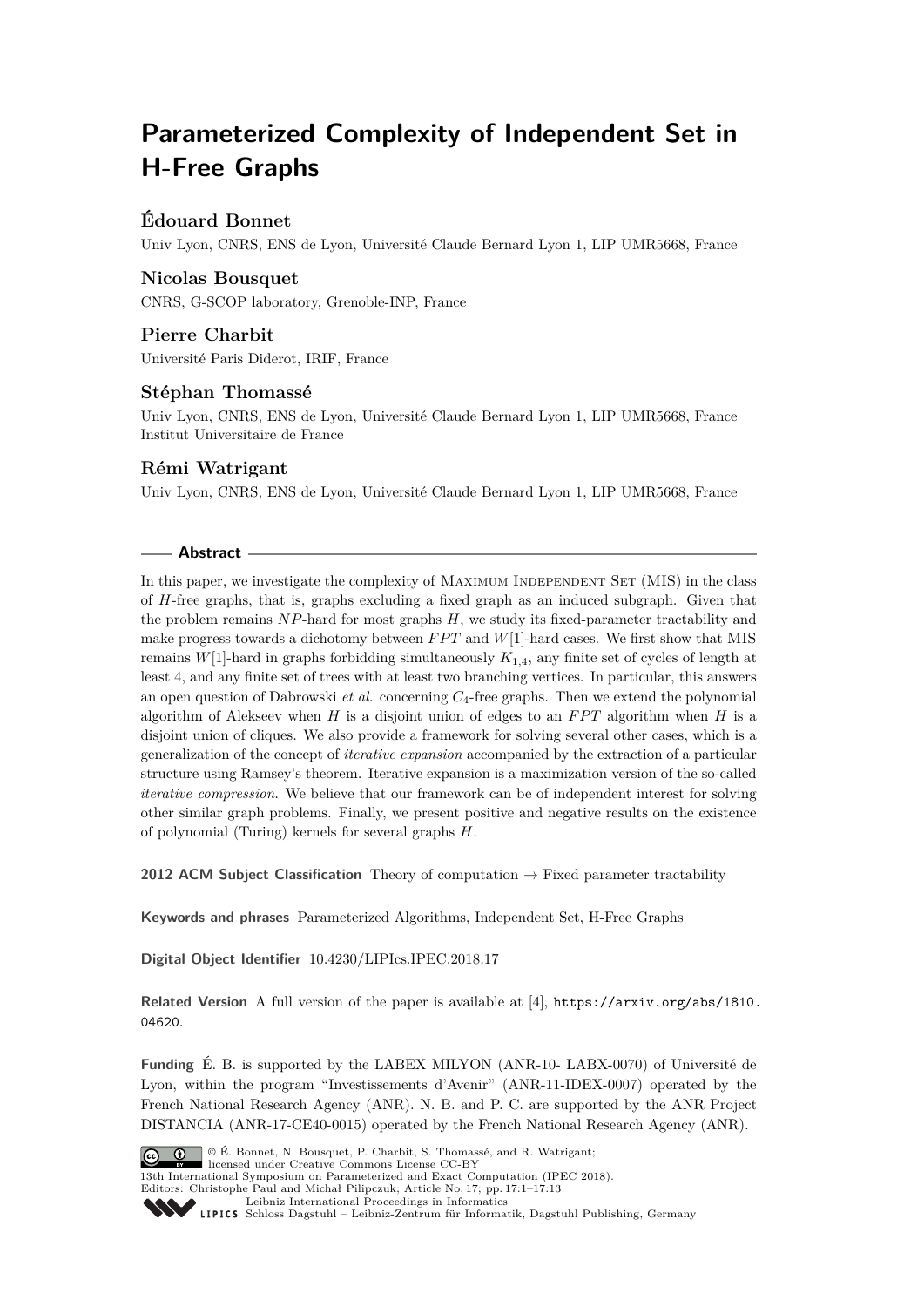#### **17:2 Parameterized Complexity of Independent Set in H-Free Graphs**

## **1 Introduction**

Given a simple graph *G*, a set of vertices  $S \subseteq V(G)$  is an *independent set* if the vertices of this set are all pairwise non-adjacent. Finding an independent set with maximum cardinality is a fundamental problem in algorithmic graph theory, and is known as the MIS problem (MIS, for short) [\[12\]](#page-12-2). In general graphs, it is not only *NP*-hard, but also not approximable within  $O(n^{1-\epsilon})$  for any  $\epsilon > 0$  unless  $P = NP$  [\[20\]](#page-12-3), and  $W[1]$ -hard [\[10\]](#page-12-4) (unless otherwise stated, *n* always denotes the number of vertices of the input graph). Thus, it seems natural to study the complexity of MIS in restricted graph classes. One natural way to obtain such a restricted graph class is to forbid some given pattern to appear in the input. For a fixed graph  $H$ , we say that a graph is  $H$ *-free* if it does not contain  $H$  as an induced subgraph. Unfortunately, it turns out that for most graphs *H*, MIS in *H*-free graphs remains *NP*-hard, as shown by a very simple reduction first observed by Alekseev:

▶ **Theorem 1** ([\[1\]](#page-12-5)). Let *H* be a connected graph which is neither a path nor a subdivision of *the claw. Then* MIS *is NP-hard in H-free graphs.*

On the positive side, the case of *Pt*-free graphs has attracted a lot of attention during the last decade. While it is still open whether there exists  $t \in \mathbb{N}$  for which MIS is *NP*-hard in  $P_t$ free graphs, quite involved polynomial-time algorithms were discovered for  $P_5$ -free graphs [\[17\]](#page-12-6), and very recently for  $P_6$ -free graphs [\[13\]](#page-12-7). In addition, we can also mention the recent following result: MIS admits a subexponential algorithm running in time  $2^{O(\sqrt{tn \log n})}$  in  $P_t$ -free graphs for every  $t \in \mathbb{N}$  [\[3\]](#page-12-8). The second open question concerns the subdivision of the claw. Let  $S_{i,j,j}$ be a tree with exactly three vertices of degree one, being at distance *i*, *j* and *k* from the unique vertex of degree three. The complexity of MIS is still open in  $S_{1,2,2}$ -free graphs and  $S_{1,1,3}$ -free graphs. In this direction, the only positive results concern some subcases: it is polynomial-time solvable in (*S*1*,*2*,*2*, S*1*,*1*,*3*, dart*)-free graphs [\[15\]](#page-12-9), (*S*1*,*1*,*3*, banner*)-free graphs and (*S*1*,*1*,*3*, bull*)-free graphs [\[16\]](#page-12-10), where *dart*, *banner* and *bull* are particular graphs on five vertices. Given the large number of graphs *H* for which the problem remains *NP*-hard, it seems natural to investigate the existence of parameterized algorithms<sup>[1](#page-1-0)</sup>, that is, determining the existence of an independent set of size k in a graph with *n* vertices in time  $O(f(k)n^c)$  for some computable function  $f$  and constant  $c$ . A very simple case concerns  $K<sub>r</sub>$ -free graphs, that is, graphs excluding a clique of size *r*. In that case, Ramsey's theorem implies that every such graph *G* admits an independent set of size  $\Omega(n^{\frac{1}{r-1}})$ , where  $n = |V(G)|$ . In the *FPT* vocabulary, it implies that MIS in  $K_r$ -free graphs has a kernel with  $O(k^{r-1})$  vertices.

To the best of our knowledge, the first step towards an extension of this observation within the *FPT* framework is the work of Dabrowski *et al.* [\[8\]](#page-12-11) (see also Dabrowski's PhD manuscript [\[7\]](#page-12-12)) who showed, among others, that for any positive integer r, MAX WEIGHTED INDEPENDENT SET is FPT in  $H$ -free graphs when  $H$  is a clique of size  $r$  minus an edge. In the same paper, they settle the parameterized complexity of MIS on almost all the remaining cases of *H*-free graphs when *H* has at most four vertices. The conclusion is that the problem is *FPT* on those classes, except for  $H = C_4$  which is left open. We answer this question by showing that MIS remains  $W[1]$ -hard in a subclass of  $C_4$ -free graphs. On the negative side, it was proved that MIS remains  $W[1]$ -hard in  $K_{1,4}$ -free graphs [\[14\]](#page-12-13).

Finally, we can also mention the case where *H* is the *bull* graph, which is a triangle with a pending vertex attached to two different vertices. For that case, a polynomial Turing kernel was obtained [\[19\]](#page-12-14) then improved [\[11\]](#page-12-15).

<span id="page-1-0"></span><sup>1</sup> For the sake of simplicity, "MIS" will denote the optimisation, decision and parameterized version of the problem (in the latter case, the parameter is the size of the solution), the correct use being clear from the context.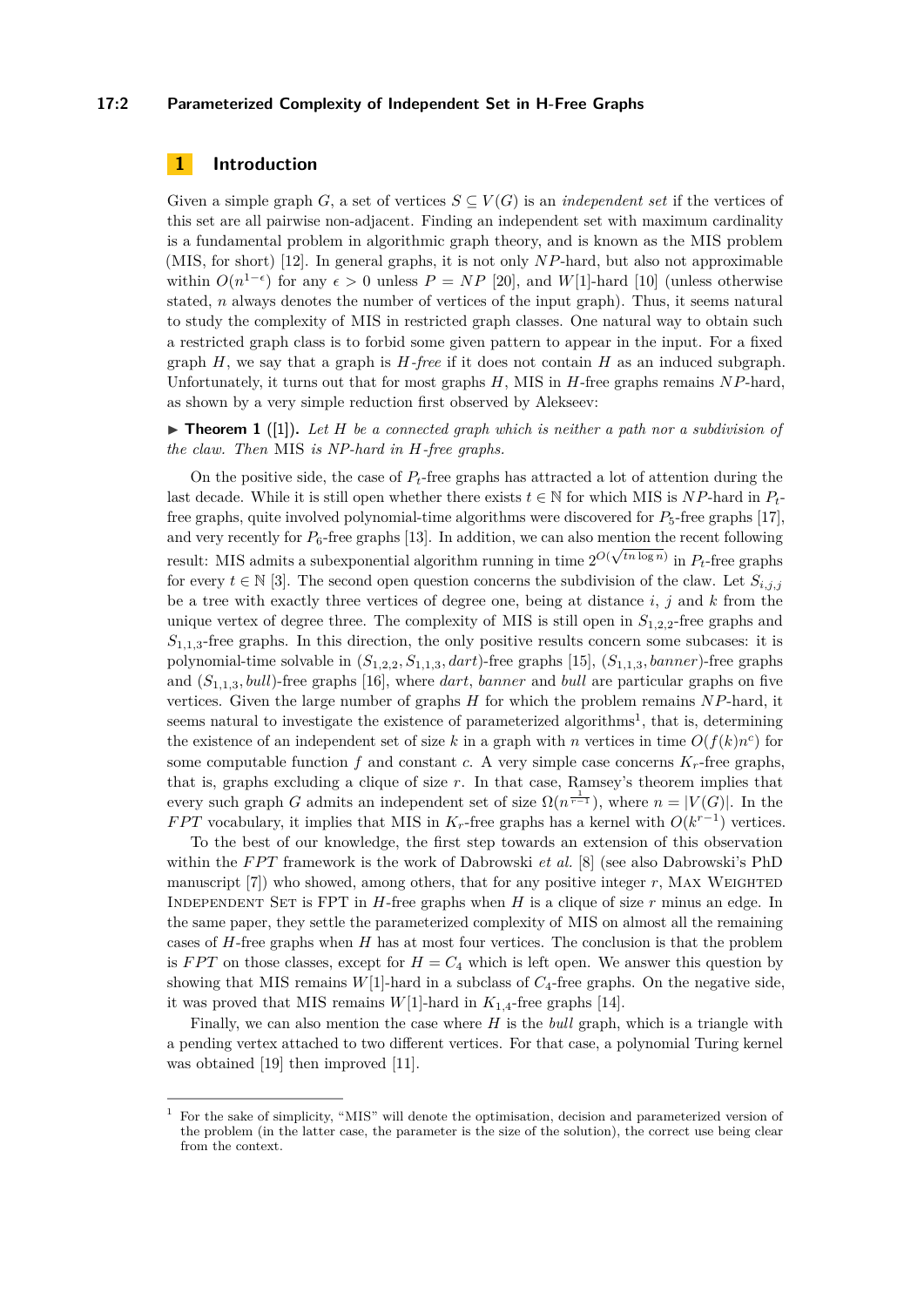## **1.1 Our results**

In Section [2,](#page-2-0) we present three reductions proving *W*[1]-hardness of MIS in graph excluding several graphs as induced subgraphs, such as *K*1*,*4, any fixed cycle of length at least four, and any fixed tree with two branching vertices. In Section [3,](#page-5-0) we extend the polynomial algorithm of Alekseev when  $H$  is a disjoint union of edges to an  $FPT$  algorithm when  $H$ is a disjoint union of cliques. In Section [4,](#page-6-0) we present a general framework extending the technique of *iterative expansion*, which itself is the maximization version of the well-known iterative compression technique. We apply this framework to provide *FPT* algorithms when *H* is a clique minus a complete bipartite graph, or when *H* is a clique minus a triangle. Finally, in Section [5,](#page-10-0) we focus on the existence of polynomial (Turing) kernels. We first strenghten some results of the previous section by providing polynomial (Turing) kernels in the case where  $H$  is a clique minus a claw. Then, we prove that for many  $H$ , MIS on  $H$ -free graphs does not admit a polynomial kernel, unless  $NP \subseteq coNP/poly$ . Our results allows to obtain the complete dichotomy polynomial/polynomial kernel (PK)/no PK but polynomial Turing kernel/*W*[1]-hard for all possible graphs on four vertices, while only five graphs on five vertices remain open for the  $FPT/W[1]$ -hard dichotomy.

Due to space restrictions, proofs marked with a  $(\star)$  were omitted, and can be found in the long version of the paper [\[4\]](#page-12-0). This long version also contains additional figures, and two variants of the reduction presented in the next section, together with a discussion.

## **1.2 Notation**

For classical notation related to graph theory or fixed-parameter tractable algorithms, we refer the reader to the monographs [\[9\]](#page-12-16) and [\[10\]](#page-12-4), respectively. For an integer  $r > 2$  and a graph *H* with vertex set  $V(H) = \{v_1, \ldots, v_{n_H}\}$  with  $n_H \leq r$ , we denote by  $K_r \setminus H$  the graph with vertex set  $\{1, \ldots, r\}$  and edge set  $\{ab : 1 \le a, b \le r \text{ such that } v_a v_b \notin E(H)\}.$  For *X* ⊆ *V*(*G*), we write *G* \ *X* to denote *G*[*V*(*G*) \ *X*]. For two graphs *G* and *H*, we denote by *G*⊎*H* the *disjoint union* operation, that is, the graph with vertex set  $V(G) \cup V(H)$  and edge set  $E(G) \cup E(H)$ . We denote by  $G + H$  the *join* operation of G and H, that is, the graph with vertex set  $V(G) \cup V(H)$  and edge set  $E(G) \cup E(H) \cup \{uv : u \in V(G), v \in V(H)\}$ . For two integers  $r, k$ , we denote by  $Ram(r, k)$  the Ramsey number of  $r$  and  $k$ , *i.e.* the minimum order of a graph to contain either a clique of size *r* or an independent set of size *k*. We write for short  $Ram(k) = Ram(k, k)$ . Finally, for  $\ell, k > 0$ , we denote by  $Ram_{\ell}(k)$  the minimum order of a complete graph whose edges are colored with  $\ell$  colors to contain a monochromatic clique of size *k*.

## <span id="page-2-0"></span>**2** *W***[1]-hardness**

▶ **Theorem 2.** For any  $p_1 ≥ 4$  and  $p_2 ≥ 1$ , MIS *remains*  $W[1]$ -hard in graphs excluding *simultaneously the following graphs as induced subgraphs:*  $K_{1,4}$ ,  $C_4$ ,  $\ldots$ ,  $C_{p_1}$  *and any tree T with two branching vertices*[2](#page-2-1) *at distance at most p*2*.*

**Proof.** Let  $p = \max\{p_1, p_2\}$ . We reduce from GRID TILING, where the input is composed of *k*<sup>2</sup> sets *S*<sub>*i,j*</sub> ⊆ [*m*] × [*m*] (0 ≤ *i, j* ≤ *k* − 1), called *tiles*, each composed of *n* elements. The objective of GRID TILING is to find an element  $s_{i,j}^* \in S_{i,j}$  for each  $0 \leq i,j \leq k-1$ , such that  $s_{i,j}^*$  agrees in the first coordinate with  $s_{i,j+1}^*$ , and agrees in the second coordinate with  $s_{i+1,j}^*$ ,

<span id="page-2-1"></span><sup>2</sup> A branching vertex in a tree is a vertex of degree at least 3.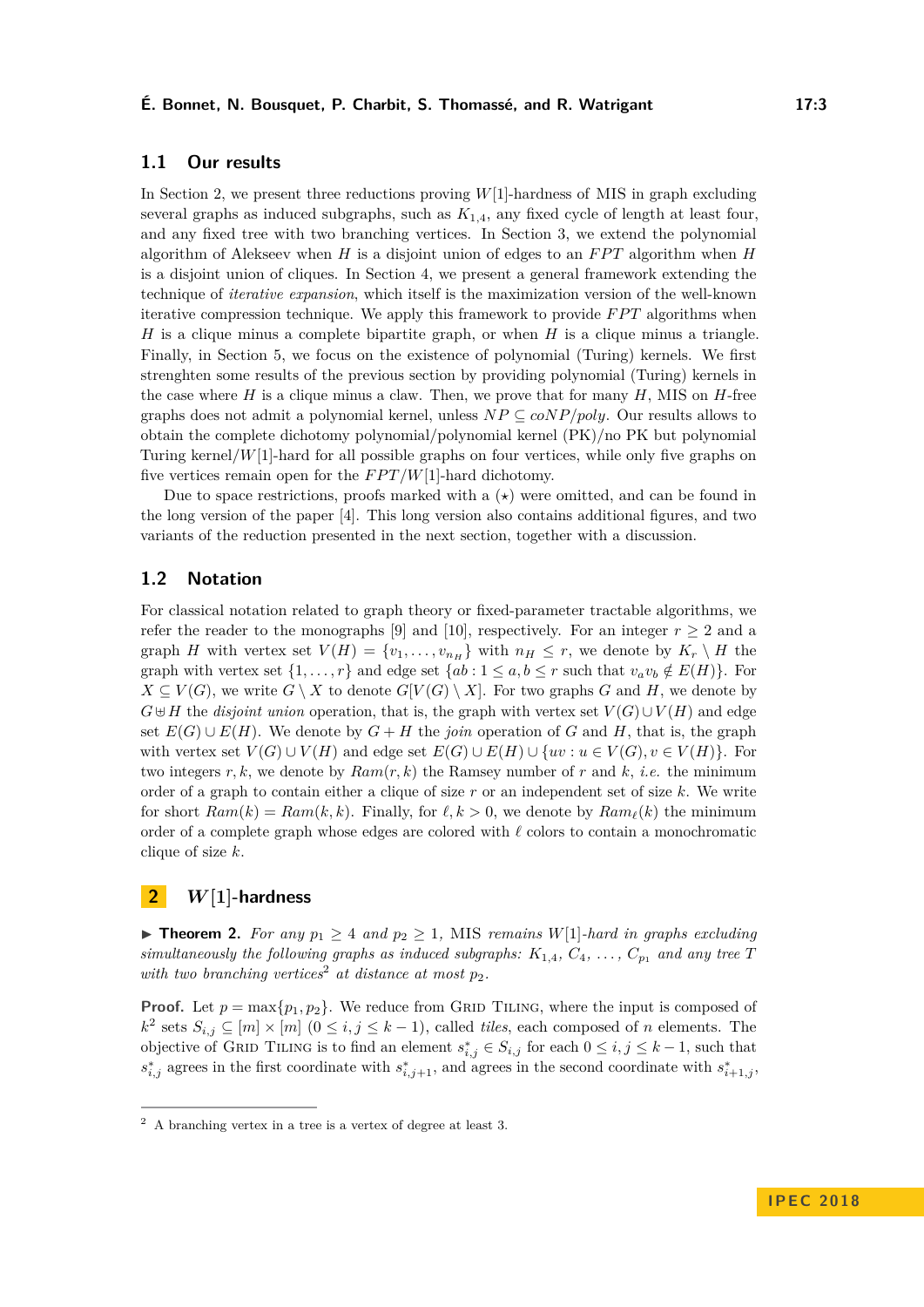<span id="page-3-1"></span>

**Figure 1** Gadget  $TG^{i,j}$  representing a tile and its adjacencies with  $TG_{i,j-1}$  and  $TG_{i,j+1}$ , for  $p = 1$ . Each circle is a clique on *n* vertices (dashed cliques are the cycle cliques). Black, blue and red arrows represent respectively type  $T_h$ ,  $T_r$  and  $T_c$  edges (bold arrows are between two gadgets).

for every  $0 \le i, j \le k-1$  (incrementations of *i* and *j* are done modulo *k*). In such case, we say that  $\{s_{i,j}^*, 0 \leq i, j \leq k-1\}$  is a *feasible solution* of the instance. It is known that GRID Tiling is *W*[1]-hard parameterized by *k* [\[6\]](#page-12-17).

Before describing formally the reduction, let us give some definitions and ideas. Given  $s = (a, b)$  and  $s' = (a', b')$ , we say that *s* is *row-compatible* (resp. *column-compatible*) with *s*<sup>'</sup> if *a* ≥ *a*<sup>'</sup> (resp. *b* ≥ *b*<sup>'</sup>)<sup>[3](#page-3-0)</sup>. Observe that a solution  $\{s_{i,j}^*, 0 \le i, j \le k-1\}$  is feasible if and only if  $s_{i,j}^*$  is row-compatible with  $s_{i,j+1}^*$  and column-compatible with  $s_{i+1,j}^*$  for every  $0 \le i, j \le k-1$  (incrementations of *i* and *j* are done modulo *k*). Informally, the main idea of the reduction is that, when representing a tile by a clique, the row-compatibility (resp. column-compatibility) relation (as well at its complement) forms a *C*4-free graph when considering two consecutive tiles, and a claw-free graph when considering three consecutive tiles. The main difficulty is to forbid the desired graphs to appear in the "branchings" of tiles. We now describe the reduction.

For every tile  $S_{i,j} = \{s_1^{i,j}, \ldots, s_n^{i,j}\}$ , we construct a *tile gadget*  $TG_{i,j}$ , depicted in Figure [1.](#page-3-1) Notice that this gadget shares some ideas with the  $W[1]$ -hardness of the problem in  $K_{1,4}$ -free graphs by Hermelin *et al.* [\[14\]](#page-12-13). To define this gadget, we first describe an oriented graph with three types of arcs (type  $T_h$ ,  $T_r$  and  $T_c$ , which respectively stands for *half graph*, *row* and *column*, this meaning will become clearer later), and then explain how to represent the vertices and arcs of this graph to get the concrete gadget. Consider first a directed cycle on  $4p+4$  vertices  $c_1, \ldots, c_{4p+4}$  with arcs of type  $T_h$ . Then consider four oriented paths on  $p+1$ vertices:  $P_1$ ,  $P_2$ ,  $P_3$  and  $P_4$ .  $P_1$  and  $P_3$  are composed of arcs of type  $T_c$ , while  $P_2$  and  $P_4$  are composed of arcs of type  $T_r$ . Put an arc of type  $T_c$  between the last vertex of  $P_1$  and  $c_1$ , an arc of type  $T_c$  between  $c_{2p+3}$  and the first vertex of  $P_3$ , an arc of type  $T_r$  between  $c_{p+2}$  and the first vertex of  $P_2$ , and an arc of type  $T_r$  between the last vertex of  $P_4$  and  $c_{3p+4}$ .

<span id="page-3-0"></span><sup>3</sup> Notice that the row-compatibility (resp. column-compatibility) relation is not symmetrical.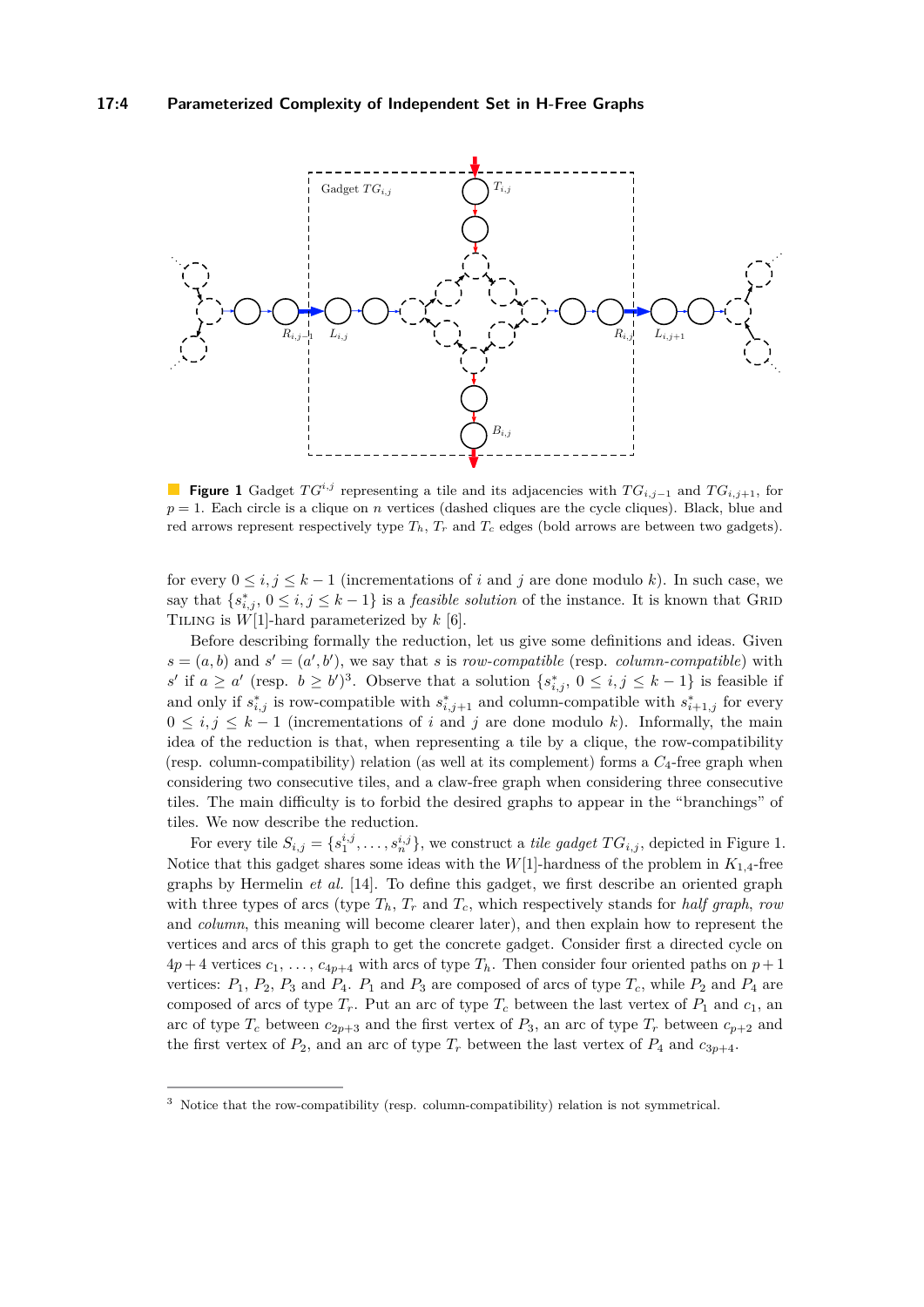#### **É. Bonnet, N. Bousquet, P. Charbit, S. Thomassé, and R. Watrigant 17:5**

Now, replace every vertex of this oriented graph by a clique on *n* vertices, and fix an arbitrary ordering on the vertices of each clique. For each arc of type  $T_h$  between  $c$  and  $c'$ , add a half graph<sup>[4](#page-4-0)</sup> between the corresponding cliques: connect the  $a^{th}$  vertex of the clique representing *c* with the  $b^{th}$  vertex of the clique representing *c*' iff  $a > b$ . For every arc of type  $T_r$  from a vertex *c* to a vertex *c'*, connect the  $a^{th}$  vertex of the clique representing *c* with the  $b^{th}$  vertex of the clique representing *c*' iff  $s_a^{i,j}$  is *not* row-compatible with  $s_b^{i,j}$ . Similarly, for every arc of type  $T_c$  from a vertex  $c$  to a vertex  $c'$ , connect the  $a^{th}$  vertex of the clique representing *C* with the  $b^{th}$  vertex of the clique representing *c*' iff  $s_a^{i,j}$  is not column-compatible with  $s_b^{i,j}$ . The cliques corresponding to vertices of this gadget are called the *main cliques* of  $TG_{i,j}$ , and the cliques corresponding to the central cycle on  $4p+4$  vertices are called the *cycle cliques*. The main cliques which are not cycle cliques are called *path cliques*. The cycle cliques adjacent to one path clique are called *branching cliques*. Finally, the clique corresponding to the vertex of degree one in the path attached to  $c_1$  (resp.  $c_{n+2}$ ,  $c_{2p+3}, c_{3p+4}$ ) is called the *top* (resp. *right*, *bottom*, *left*) clique of  $TG_{i,j}$ , denoted by  $T_{i,j}$  (resp.  $R_{i,j}, B_{i,j}, L_{i,j}$ ). Let  $T_{i,j} = \{t_1^{i,j}, \ldots, t_n^{i,j}\}, R_{i,j} = \{r_1^{i,j}, \ldots, r_n^{i,j}\}, B_{i,j} = \{b_1^{i,j}, \ldots, b_n^{i,j}\},$  and  $L_{i,j} = \{\ell_1^{i,j}, \ldots, \ell_n^{i,j}\}$ . For the sake of readability, we might omit the superscripts *i, j* when it is clear from the context.

 $\blacktriangleright$  **Lemma 3.** ( $\star$ ) Let K be an independent set of size 8( $p + 1$ ) in TG<sub>*i,j*</sub>. Then:

**(a)** *K intersects all the cycle cliques on the same index x;*

(b) if  $K \cap T_{i,j} = \{t_{x_t}\}\$ ,  $K \cap R_{i,j} = \{r_{x_r}\}\$ ,  $K \cap B_{i,j} = \{b_{x_b}\}\$ , and  $K \cap L_{i,j} = \{\ell_{x_\ell}\}\$ . Then:

 $s_{x}^{i,j}$  *is row-compatible with*  $s_x^{i,j}$  *which is row-compatible with*  $s_{x_r}^{i,j}$ , and

 $s_{x}^{i,j}$  *is column-compatible with*  $s_{x}^{i,j}$  *which is column-compatible with*  $s_{x}^{i,j}$ .

For  $i, j \in \{0, \ldots, k-1\}$ , we connect the right clique of  $TG_{i,j}$  with the left clique of *TG*<sub>*i*,*j*+1</sub> in a "type *T<sub>r</sub>* spirit": for every  $x, y \in [n]$ , connect  $r_x^{i,j} \in R_{i,j}$  with  $\ell_y^{i,j+1} \in L_{i,j+1}$  iff  $s_x^{i,j}$  is *not* row-compatible with  $s_y^{i,j+1}$ . Similarly, we connect the bottom clique of  $TG_{i,j}$  with the top clique of  $TG_{i+1,j}$  in a "type  $T_c$  spirit": for every  $x, y \in [n]$ , connect  $b_x^{i,j} \in B_{i,j}$  with  $t_j^{i+1,j} \in T_{i+1,j}$  iff  $s_x^{i,j}$  is *not* column-compatible with  $s_y^{i+1,j}$  (all incrementations of *i* and *j* are done modulo *k*). This terminates the construction of the graph *G*.

 $\blacktriangleright$  **Lemma 4.**  $(\star)$  *The input instance of* GRID TILING *is positive if and only if G has an independent set of size*  $k' = 8(p+1)k^2$ .

Let us now prove that *G* does not contain the graphs mentionned in the statement as an induced subgraph:

(i)  $K_{1,4}$ : we first prove that for every  $0 \leq i, j \leq k-1$ , the graph induced by the cycle cliques of  $TG_{i,j}$  is claw-free. For the sake of contradiction, suppose that there exist three consecutive cycle cliques *A*, *B* and *C* containing a claw. W.l.o.g. we may assume that  $b_x \in B$  is the center of the claw, and  $a_\alpha \in A$ ,  $b_\beta \in B$  and  $c_\gamma \in C$  are the three endpoints. By construction of the gadgets (there is a half graph between *A* and *B* and between *B* and *C*), we must have  $\alpha < x < \gamma$ . Now, observe that if  $x < \beta$  then  $a_{\alpha}$ must be adjacent to  $b_{\beta}$ , and if  $\beta < x$ , then  $b_{\beta}$  must be adjacent to  $c_{\gamma}$ , but both case are impossible since  $\{a_{\alpha}, b_{\beta}, c_{\gamma}\}\$  is supposed to be an independent set. Similarly, we can prove that the graph induced by each path of size  $2(p+1)$  linking two consecutive gadgets is claw-free. Hence, the only way for  $K_{1,4}$  to appear in  $G$  would be that

<span id="page-4-0"></span>Notice that our definition of half graph slighly differs from the usual one, in the sense that we do not put edges relying two vertices of the same index. Hence, our construction can actually be seen as the complement of a half graph (which is consistent with the fact that usually, both parts of a half graph are independent sets, while they are cliques in our gadgets).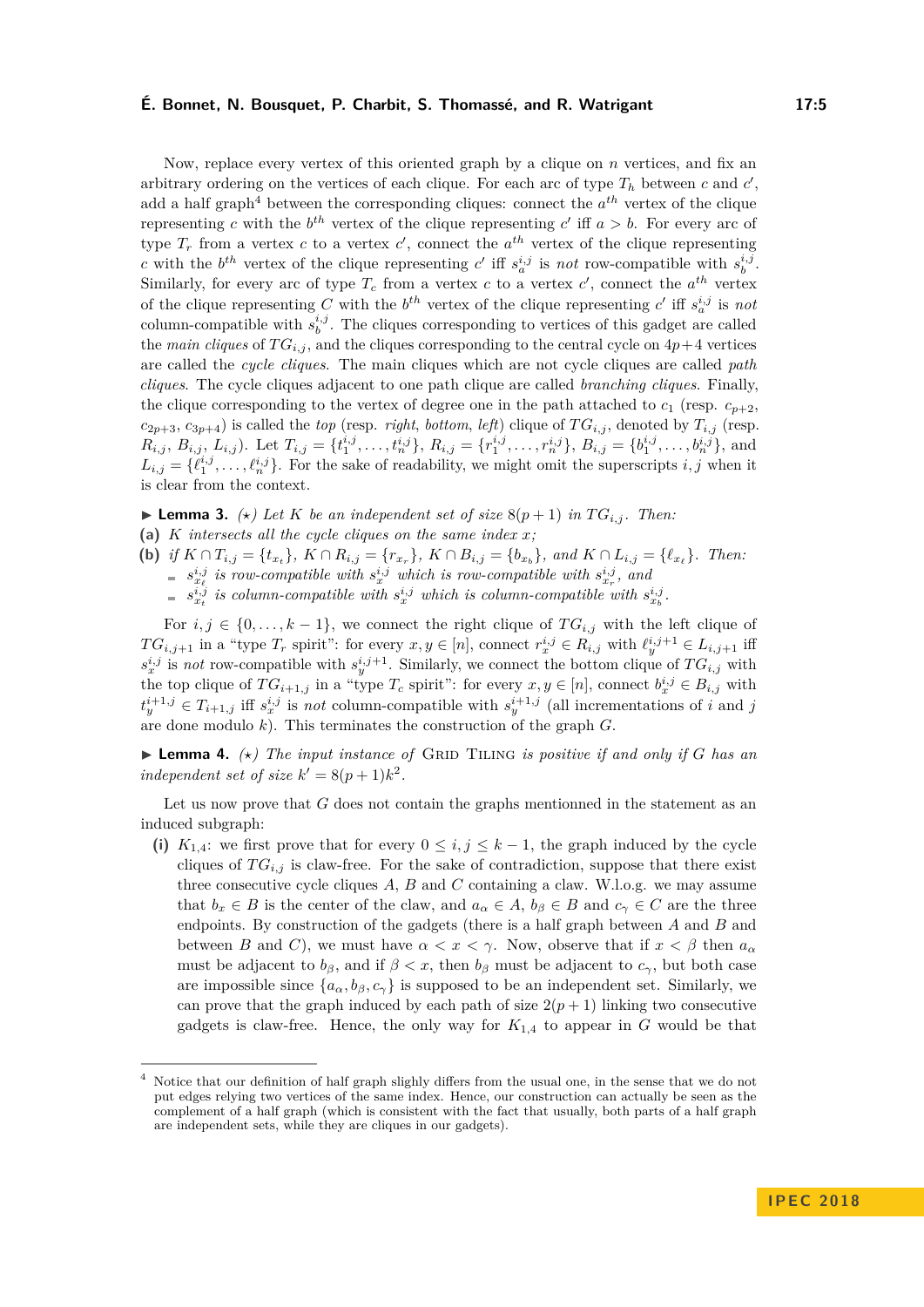#### **17:6 Parameterized Complexity of Independent Set in H-Free Graphs**

the center appears in the cycle clique attached to a path, for instance in the clique represented by the vertex  $c_1$  in the cycle. However, it can easily be seen that in this case, a claw must lie either in the graph induced by the cycle cliques of the gadget, or in the path linking  $TG_{i,j}$  with  $TG_{i-1,j}$ , which is impossible.

- (ii)  $C_4, \ldots, C_{p_1}$ . The main argument is that the graph induced by any two main cliques does not contain any of these cycles. Then, we show that such a cycle cannot lie entirely in the cycle cliques of a single gadget  $TG_{i,j}$ . Indeed, if this cycle uses at most one vertex per main clique, then it must be of length at least  $4p + 4$ . If it intersects a clique *C* on two vertices, then either it also intersect all the cycle cliques of the gadget, in which case it is of length  $4p + 5$ , or it intersects an adjacent clique of *C* on two vertices, in which case these two cliques induce a  $C_4$ , which is impossible. Similarly, such a cycle cannot lie entirely in a path between the main cliques of two gadgets. Finally, the main cliques of two gadgets are at distance  $2(p+1)$ , hence such a cycle cannot intersect the main cliques of two gadgets.
- **(iii)** any tree *T* with two branching vertices at distance at most *p*2. Using the same argument as for the  $K_{1,4}$  case, observe that the claws contained in  $G$  can only appear in the cycle cliques where the paths are attached. However, observe that these cliques are at distance  $2(p+1) > p_2$ , thus, such a tree *T* cannot appear in *G*.

## <span id="page-5-0"></span>**3 Positive results I: disjoint union of cliques**

For  $r, q \geq 1$ , let  $K_r^q$  be the disjoint union of *q* copies of  $K_r$ . The following proof is inspired by the case  $r = 2$  by Alekseev [\[2\]](#page-12-18).

# <span id="page-5-1"></span>**Finder 5.** MAXIMUM INDEPENDENT SET *is FPT in*  $K_r^q$ -free graphs.

**Proof.** We will prove by induction on *q* that a  $K_r^q$ -free graph has an independent set of size *k* or has at most  $(Ram(r, k) + 1)^{qk}n^{qr}$  independent sets. This will give the desired FPT-algorithm, as the proof shows how to construct this collection of independent sets. Note that the case  $q = 1$  is trivial by Ramsey's theorem.

Let *G* be a  $K_r^q$ -free graph and let  $\lt$  be any fixed total ordering of  $V(G)$  such that the largest vertex in this ordering belongs to a clique of size  $r$  (the case where  $G$  is  $K_r$ -free is trivial by Ramsey's theorem). For any vertex *x*, define  $x^+ = \{y, x < y\}$  and  $x^- = V(G) \setminus x^+$ (hence,  $x \in x^-$ ).

Let *C* be a fixed clique of size *r* in *G* and let *c* be the largest vertex of *C* with respect to  $\lt$ . Let *V*<sub>1</sub> be the set of vertices of  $c^+$  which have no neighbor in *C*. Note that *V*<sub>1</sub> induces a  $K_r^{q-1}$ -free graph, so by induction either it contains an independent set of size *k*, and so does *G*, or it has at most  $(Ram(r, k) + 1)^{(q-1)k}n^{(q-1)r}$  independent sets. In the latter case, let  $S_1$ be the set of all independent sets of *G*[*V*1].

Now in a second phase we define an initially empty set  $\mathcal{S}_C$  and do the following. For each independent set  $S_1$  in  $S_1$  (including the empty set), we denote by  $V_2$  the set of vertices in  $c^$ that have no neighbor in  $S_1$  (notice that  $c \in V_2$ ). For every choice of a vertex x amongst the largest  $(Ram(r, k) + 1)$  vertices of  $V_2$  in the order, we add x to  $S_1$  and modify  $V_2$  in order to keep only vertices that are smaller than  $x$  (with respect to  $\lt$ ) and not adjacent to x. We repeat this operation  $k$  times (or less if  $V_2$  becomes empty) and, at the end, we either find an independent set of size  $k$  or add  $S_1$  to  $S_C$ . By doing so we construct a family of at most  $(Ram(r, k) + 1)^k$  independent sets for each  $S_1$ , so in total we get indeed at most  $(Ram(r, k) + 1)^{kq}n^{(q-1)r}$  independent sets for each clique *C*. Finally we define S as the union over all *r*-cliques *C* of the sets  $S_C$ , so that *S* has size at most the desired number.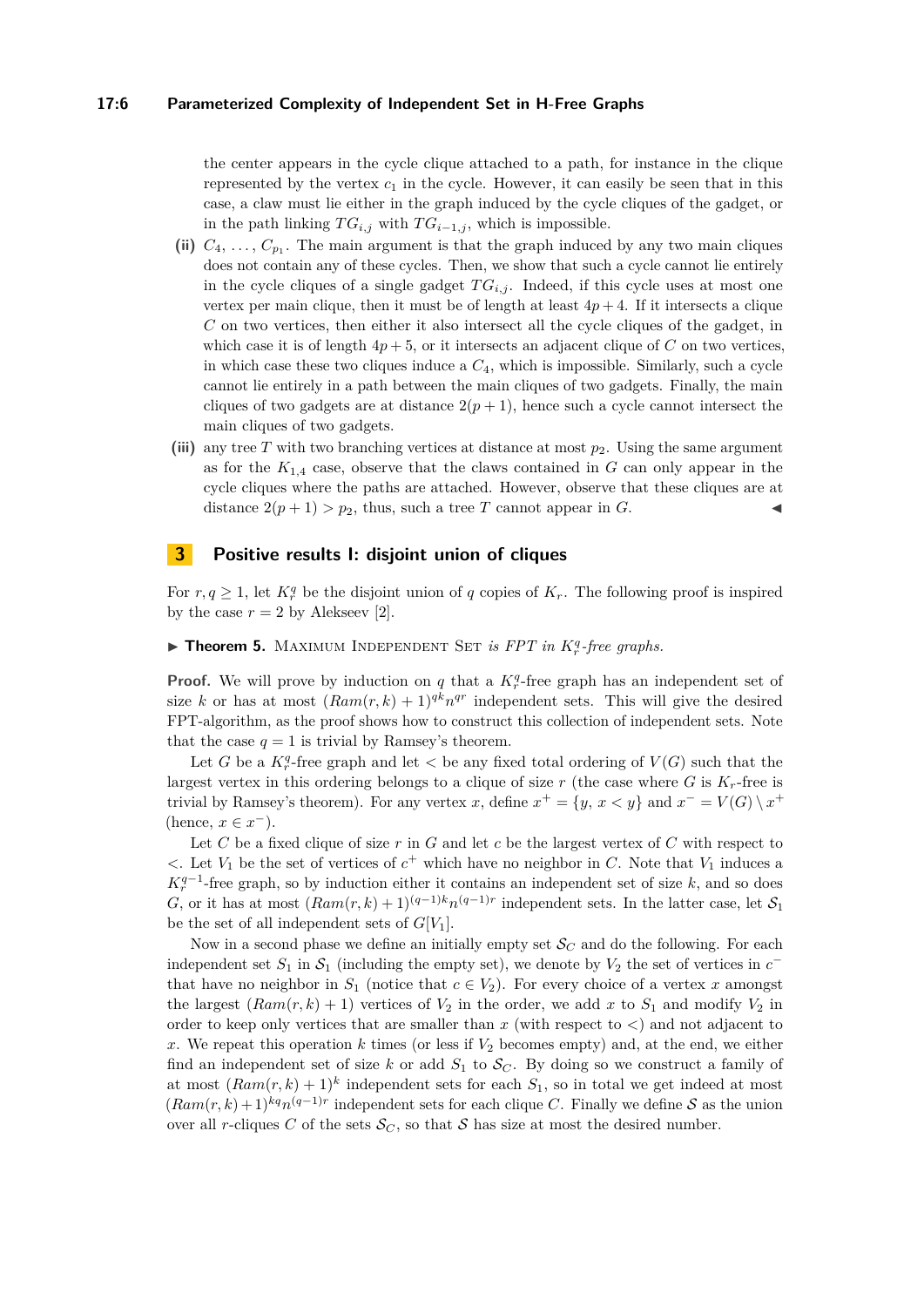#### **É. Bonnet, N. Bousquet, P. Charbit, S. Thomassé, and R. Watrigant 17:7**

We claim that if *G* does not contain an independent set of size  $k$ , then  $S$  contains all independent sets of *G*. It suffices to prove that for every independent set *S*, there exists a clique *C* for which  $S \in \mathcal{S}_C$ . Let *S* be an independent set, and define *C* to be a clique of size *r* such that its largest vertex *c* (with respect to *<*) satisfies the conditions:

no vertex of *C* is adjacent to a vertex of  $S \cap c^+$ , and

*c* is the smallest vertex such that a clique *C* satisfying the first item exists.

First remark that such a clique always exist, since we assumed that the largest vertex *clast* of  $\lt$  is contained in a clique of size *r*, which means that  $S \cap c_{last}^+$  is empty and thus the first item is vacuously satisfied. Secondly, note that several cliques *C* might satisfy the two previous conditions. In that case, pick one such clique arbitrarily. This definition of *C* and *c* ensures that  $S \cap c^+$  is an independent set in the set  $V_1$  defined in the construction above (it might be empty, but we also consider this case). Thus, it will be picked in the second phase as some  $S_1$  in  $S_1$  and for this choice, each time  $V_2$  is considered, the fact that *C* is chosen to minimize its largest element *c* guarantees that there must be a vertex of *S* in the  $(Ram(r, k) + 1)$  largest vertices in  $V_2$ : either  $c \in S$  and we are done, or *S* must intersect one of the  $Ram(r, k)$  largest elements of  $V_2 \setminus \{c\}$ , otherwise there would be an an *r*-clique contradicting the choice of *C*. This shows that  $S \in \mathcal{S}_C$ , which concludes our proof.

### <span id="page-6-0"></span>**4 Positive results II**

#### **4.1 Key ingredient: Iterative expansion and Ramsey extraction**

In this section, we present the main idea of our algorithms. It is a generalization of iterative expansion, which itself is the maximization version of the well-known iterative compression technique. Iterative compression is a useful tool for designing parameterized algorithms for subset problems (*i.e.* problems where a solution is a subset of some set of elements: vertices of a graph, variables of a logic formula...*etc.*) [\[6,](#page-12-17) [18\]](#page-12-19). Although it has been mainly used for minimization problems, iterative compression has been successfully applied for maximization problems as well, under the name *iterative expansion* [\[5\]](#page-12-20). Roughly speaking, when the problem consists in finding a solution of size at least *k*, the iterative expansion technique consists in solving the problem where a solution *S* of size  $k-1$  is given in the input, in the hope that this solution will imply some structure in the instance. In the following, we consider an extension of this approach where, instead of a single smaller solution, one is given a set of  $f(k)$  smaller solutions  $S_1, \ldots, S_{f(k)}$ . As we will see later, we can further add more constraints on the sets  $S_1, \ldots, S_{f(k)}$ . Notice that all the results presented in this sub-section (Lemmas [7](#page-6-1) and [10](#page-7-0) in particular) hold for any hereditary graph class (including the class of all graphs). The use of properties inherited from particular graphs (namely, *H*-free graphs in our case) will only appear in Sections [4.2](#page-9-0) and [4.3.](#page-9-1)

**► Definition 6.** For a function  $f : \mathbb{N} \to \mathbb{N}$ , the *f*-ITERATIVE EXPANSION MIS takes as input a graph *G*, an integer *k*, and a set of  $f(k)$  independent sets  $S_1, \ldots, S_{f(k)}$ , each of size  $k-1$ . The objective is to find an independent set of size k in  $G$ , or to decide that such an independent set does not exist.

<span id="page-6-1"></span>**Example 12.** (*\*)* Let G be a hereditary graph class. MIS is FPT in G iff f-ITERATIVE EXPANSION MIS *is FPT in*  $\mathcal{G}$  *for some computable function*  $f : \mathbb{N} \to \mathbb{N}$ *.* 

We will actually prove a stronger version of this result, by adding more constraints on the input sets  $S_1, \ldots, S_{f(k)}$ , and show that solving the expansion version on this particular kind of input is enough to obtain the result for MIS.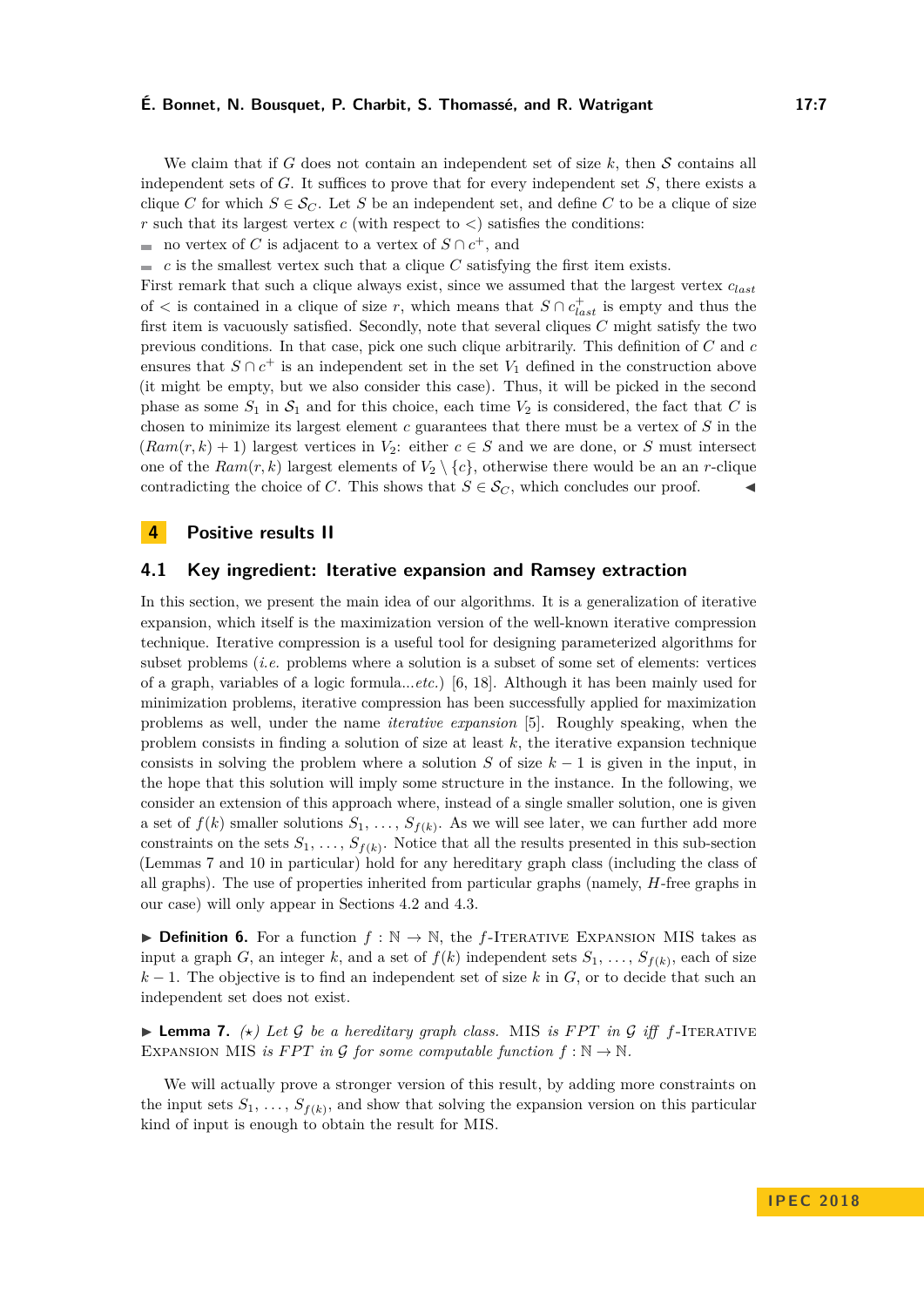**► Definition 8.** Given a graph *G* and a set of  $k-1$  vertex-disjoint cliques of *G*,  $C =$  ${C_1, \ldots, C_{k-1}}$ , each of size *q*, we say that C is a set of *Ramsey-extracted cliques of size q* if the conditions below hold. Let  $C_r = \{c_j^r : j \in \{1, ..., q\}\}$  for every  $r \in \{1, ..., k - 1\}$ .

For every  $j \in [q]$ , the set  $\{c_j^r : r \in \{1, \ldots, k-1\}\}$  is an independent set of *G* of size  $k-1$ . For any  $r \neq r' \in \{1, \ldots, k-1\}$ , one of the four following case can happen:

- (i) for every  $j, j' \in [q], c_j^r c_{j'}^{r'} \notin E(G)$
- **(ii)** for every  $j, j' \in [q]$ ,  $c_j^r c_{j'}^{r'} \in E(G)$  iff  $j \neq j'$
- (iii) for every  $j, j' \in [q], c_j^r c_{j'}^{r'} \in E(G)$  iff  $j < j'$
- **(iv)** for every  $j, j' \in [q], c_j^r c_{j'}^{r'} \in E(G)$  iff  $j > j'$

In the case (*i*) (resp. (*ii*)), we say that the relation between  $C_r$  and  $C_{r'}$  is *empty* (resp.  $full<sup>5</sup>$  $full<sup>5</sup>$  $full<sup>5</sup>$ ). In case (*iii*) or (*iv*), we say the relation is *semi-full*.

Observe, in particular, that a set C of  $k-1$  Ramsey-extracted cliques of size q can be partitionned into *q* independent sets of size  $k - 1$ . As we will see later, these cliques will allow us to obtain more structure with the remaining vertices if the graph is *H*-free. Roughly speaking, if *q* is large, we will be able to extract from C another set  $\mathcal{C}'$  of  $k-1$ Ramsey-extracted cliques of size  $q' < q$ , such that every clique is a module<sup>[6](#page-7-2)</sup> with respect to the solution  $x_1^*, \ldots, x_k^*$  we are looking for. Then, by guessing the structure of the adjacencies between  $\mathcal{C}'$  and the solution, we will be able to identify from the remaining vertices  $k$  sets  $X_1, \ldots, X_k$ , where each  $X_i$  has the same neighborhood as  $x_i^*$  *w.r.t.*  $\mathcal{C}'$ , and plays the role of "candidates" for this vertex. For a function  $f : \mathbb{N} \to \mathbb{N}$ , we define the following problem:

<span id="page-7-3"></span>▶ Definition 9. The *f*-RAMSEY-EXTRACTED ITERATIVE EXPANSION MIS problem takes as input an integer *k* and a graph *G* whose vertices are partitionned into non-empty sets *X*<sub>1</sub> ∪ · · · ∪ *X*<sub>*k*</sub> ∪ *C*<sub>1</sub> ∪ · · · ∪ *C*<sub>*k*−1</sub>, where:

- ${C_1, \ldots, C_{k-1}}$  is a set of  $k-1$  Ramsey-extracted cliques of size  $f(k)$
- any independent set of size *k* in *G* is contained in  $X_1 \cup \cdots \cup X_k$
- $\forall i \in \{1, ..., k\}, \forall v, w \in X_i \text{ and } \forall j \in \{1, ..., k-1\}, N(v) \cap C_j = N(w) \cap C_j = ∅ \text{ or }$ *N*(*v*) ∩  $C_j$  = *N*(*w*) ∩  $C_j$  =  $C_j$
- the following bipartite graph  $\mathcal{B}$  is connected:  $V(\mathcal{B}) = B_1 \cup B_2$ ,  $B_1 = \{b_1^1, \ldots, b_k^1\}$ ,  $B_2 = \{b_1^2, \ldots, b_{k-1}^2\}$  and  $b_j^1 b_r^2 \in E(\mathcal{B})$  iff  $X_j$  and  $C_r$  are adjacent.

The objective is to find an independent set *S* in *G* of size at least *k*, or to decide that *G* does not contain an independent set *S* such that  $S \cap X_i \neq \emptyset$  for all  $i \in \{1, ..., k\}$ .

<span id="page-7-0"></span> $\triangleright$  **Lemma 10.** Let G be a hereditary graph class. If there exists a computable function  $f : \mathbb{N} \to \mathbb{N}$  *such that*  $f$ -RAMSEY-EXTRACTED ITERATIVE EXPANSION MIS *is FPT in G*, *then g*-ITERATIVE EXPANSION MIS *is FPT in*  $G$ *, where*  $g(x) = Ram_{\ell}(f(x)2^{x(x-1)}) \forall x \in \mathbb{N}$ , *with*  $\ell_x = 2^{(x-1)^2}$ .

**Proof.** Let  $f : \mathbb{N} \to \mathbb{N}$  be such a function, and let *G*, *k* and  $\mathcal{S} = \{S_1, \ldots, S_{g(k)}\}$  be an input of *g*-Iterative Expansion MIS. Recall that the objective is to find an independent set of size *k* in *G*, or to decide that such an independent set does not exist. If *G* contains an independent set of size  $k$ , then either there is one intersecting some set of  $S$ , or every independent set of size  $k$  avoids the sets in  $\mathcal S$ . In order to capture the first case, we branch on every vertex *v* of the sets in  $S$ , and make a recursive call with parameter  $G \setminus N[v], k-1$ .

<span id="page-7-1"></span><sup>&</sup>lt;sup>5</sup> Remark that in this case, the graph induced by  $C_r \cup C_{r'}$  is the complement of a perfect matching.

<span id="page-7-2"></span><sup>&</sup>lt;sup>6</sup> A set of vertices *M* is a module if every vertex  $v \notin M$  is adjacent to either all vertices of *M*, or none.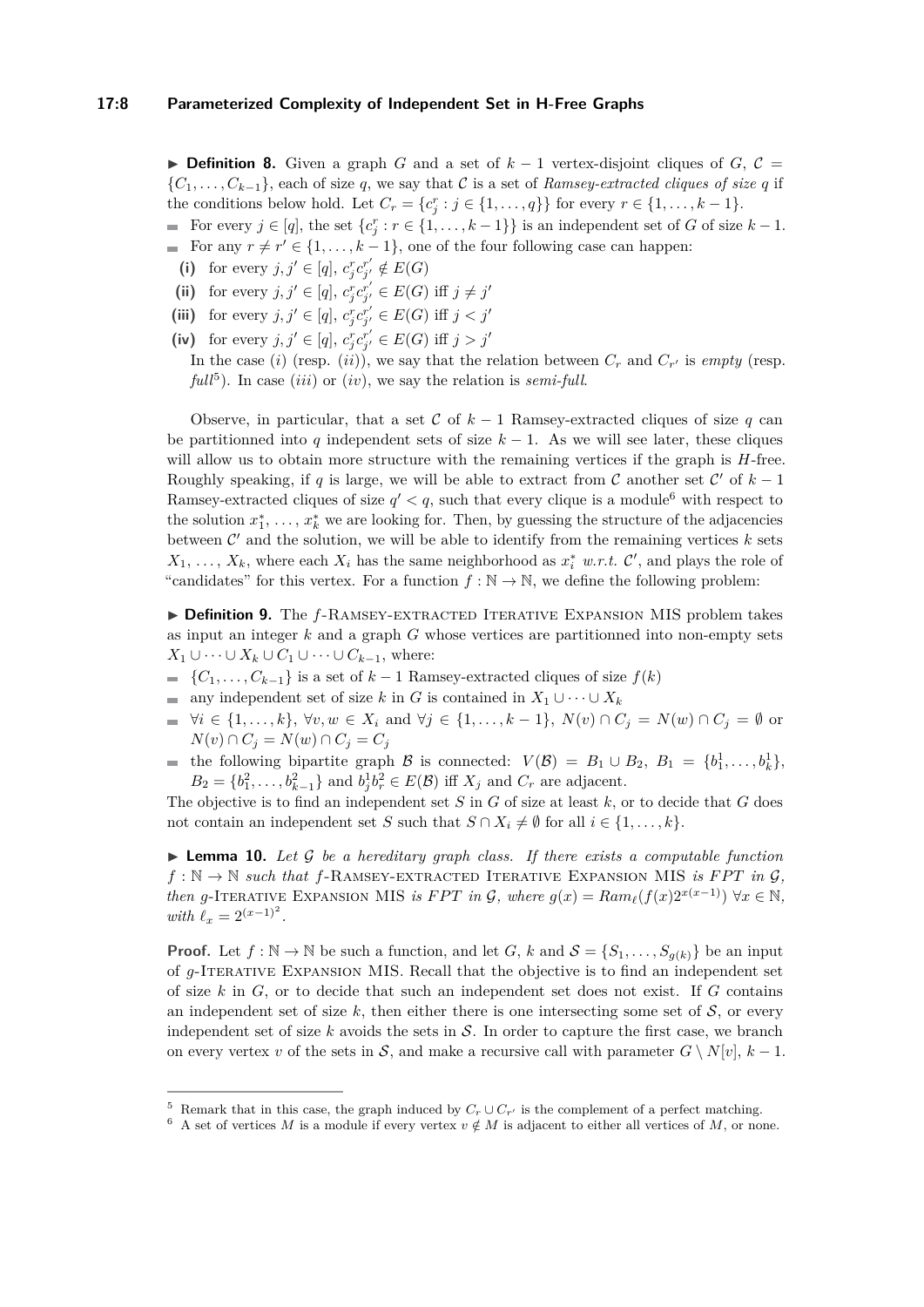#### **É. Bonnet, N. Bousquet, P. Charbit, S. Thomassé, and R. Watrigant 17:9**

In the remainder of the algorithm, we thus assume that any independent set of size *k* in *G* avoids every set of S.

We choose an arbitrary ordering of the vertices of each  $S_j$ . Let us denote by  $s_j^r$  the  $r^{th}$ vertex of  $S_j$ . Notice that given an ordered pair of sets of  $k-1$  vertices  $(A, B)$ , there are  $\ell_k = 2^{(k-1)^2}$  possible sets of edges between these two sets. Let us denote by *c*<sub>1</sub>, *. . .* , *c*<sub>2(*k*−1)<sup>2</sup></sub> the possible sets of edges, called *types*. We define an auxiliary edge-colored graph *H* whose vertices are in one-to-one correspondence with  $S_1, \ldots, S_{g(k)}$ , and, for  $i < j$ , there is an edge between  $S_i$  and  $S_j$  of color  $\gamma$  iff the type of  $(S_i, S_j)$  is  $\gamma$ . By Ramsey's theorem, since *H* has  $Ram_{\ell_k}(f(k)2^{k(k-1)})$  vertices, it must admit a monochromatic clique of size at least  $h(k) = f(k)2^{k(k-1)}$ . *W.l.o.g.*, the vertex set of this clique corresponds to  $S_1, \ldots, S_{h(k)}$ . For  $p \in \{1, \ldots, k-1\}, \text{ let } C_p = \{s_j^p, \ldots, s_h^p\}$  $_{h(k)}^p$ . Observe that the Ramsey extraction ensures that each  $C_p$  is either a clique or an independent set. If  $C_p$  is an independent set for some  $r$ , then we can immediately conclude, since  $h(k) \geq k$ . Hence, we suppose that  $C_p$  is a clique for every  $p \in \{1, \ldots, k-1\}$ . We now prove that  $C_1, \ldots, C_{k-1}$  are Ramsey-extracted cliques of size *h*(*k*). First, by construction, for every  $j \in \{1, ..., h(k)\}$ , the set  $\{s_j^p : p = 1, ..., k-1\}$  is an independent set. Then, let *c* be the type of the clique obtained previously, represented by the adjacencies between two sets  $(A, B)$ , each of size  $k - 1$ . For every  $p \in \{1, \ldots, k - 1\}$ , let  $a_p$  (resp. *b<sub>p</sub>*) be the *a*<sup>th</sup> vertex of *A* (resp. *B*). Let  $p, q \in \{1, \ldots, t\}$ ,  $p \neq q$ . If any of  $a_p b_q$  and  $a_qb_p$  are edges in type *c*, then there is no edge between  $C_p$  and  $C_q$ , and their relation is thus empty. If both edges  $a_p b_q$  and  $a_q b_p$  exist in *c*, then the relation between  $C_p$  and  $C_q$  is full. Finally if exactly one edge among  $a_p b_q$  and  $a_q b_p$  exists in *c*, then the relation between  $C_p$ and  $C_q$  is semi-full. This concludes the fact that  $\mathcal{C} = \{C_1, \ldots, C_{k-1}\}\$ are Ramsey-extracted cliques of size *h*(*k*).

Suppose that *G* has an independent set  $X^* = \{x_1^*, \ldots, x_k^*\}$ . Recall that we assumed previously that  $X^*$  is contained in  $V(G) \setminus (C_1 \cup \cdots \cup C_{k-1})$ . The next step of the algorithm consists in branching on every subset of  $f(k)$  indices  $J \subseteq \{1, \ldots, h(k)\}\)$ , and restrict every set  $C_p$  to  $\{s_j^p : j \in J\}$ . For the sake of readability, we keep the notation  $C_p$  to denote  $\{s_j^p : j \in J\}$ (the non-selected vertices are put back in the set of remaining vertices of the graph, *i.e.* we do not delete them). Since  $h(k) = f(k)2^{k(k-1)}$ , there must exist a branching where the chosen indices are such that for every  $i \in \{1, ..., k\}$  and every  $p \in \{1, ..., k-1\}$ ,  $x_i^*$  is either adjacent to all vertices of  $C_p$  or none of them. In the remainder, we may thus assume that such a branching has been made, with respect to the considered solution  $X^* = \{x_1^*, \ldots, x_k^*\}.$ Now, for every  $v \in V(G) \setminus (C_1, \ldots, C_{k-1})$ , if there exists  $p \in \{1, \ldots, k-1\}$  such that *N*(*v*) ∩ *C<sub><i>p*</sub>  $\neq$  ∅ and *N*(*v*) ∩ *C<sub><i>p*</sub>  $\neq$  *C<sub>p</sub>*, then we can remove this vertex, as we know that it cannot correspond to any  $x_i^*$ . Thus, we know that all the remaining vertices  $v$  are such that for every  $p \in \{1, \ldots, k-1\}$ , *v* is either adjacent to all vertices of  $C_p$ , or none of them.

In the following, we perform a color coding-based step on the remaining vertices. Informally, this color coding will allow us to identify, for every vertex  $x_i^*$  of the optimal solution, a set  $X_i$  of candidates, with the property that all vertices in  $X_i$  have the same neighborhood with respect to sets  $C_1, \ldots, C_{k-1}$ . We thus color uniformly at random the remaining vertices  $V(G) \setminus (C_1, \ldots, C_{k-1})$  using *k* colors. The probability that the elements of  $X^*$  are colored with pairwise distinct colors is at least  $e^{-k}$ . We are thus reduced to the case of finding a *colorful*<sup>[7](#page-8-0)</sup> independent set of size *k*. For every  $i \in \{1, ..., k\}$ , let  $X_i$  be the vertices of  $V(G) \setminus (C_1, \ldots, C_{k-1})$  colored with color *i*. We now partition every set  $X_i$  into at most  $2^{k-1}$  subsets  $X_i^1, \ldots, X_i^{2^{k-1}}$ , such that for every  $j \in \{1, \ldots, 2^{k-1}\}$ , all vertices of  $X_i^j$  have the same neighborhood with respect to the sets  $C_1, \ldots, C_{k-1}$  (recall that every vertex of

<span id="page-8-0"></span><sup>7</sup> A set of vertices is called *colorful* if it is colored with pairwise distinct colors.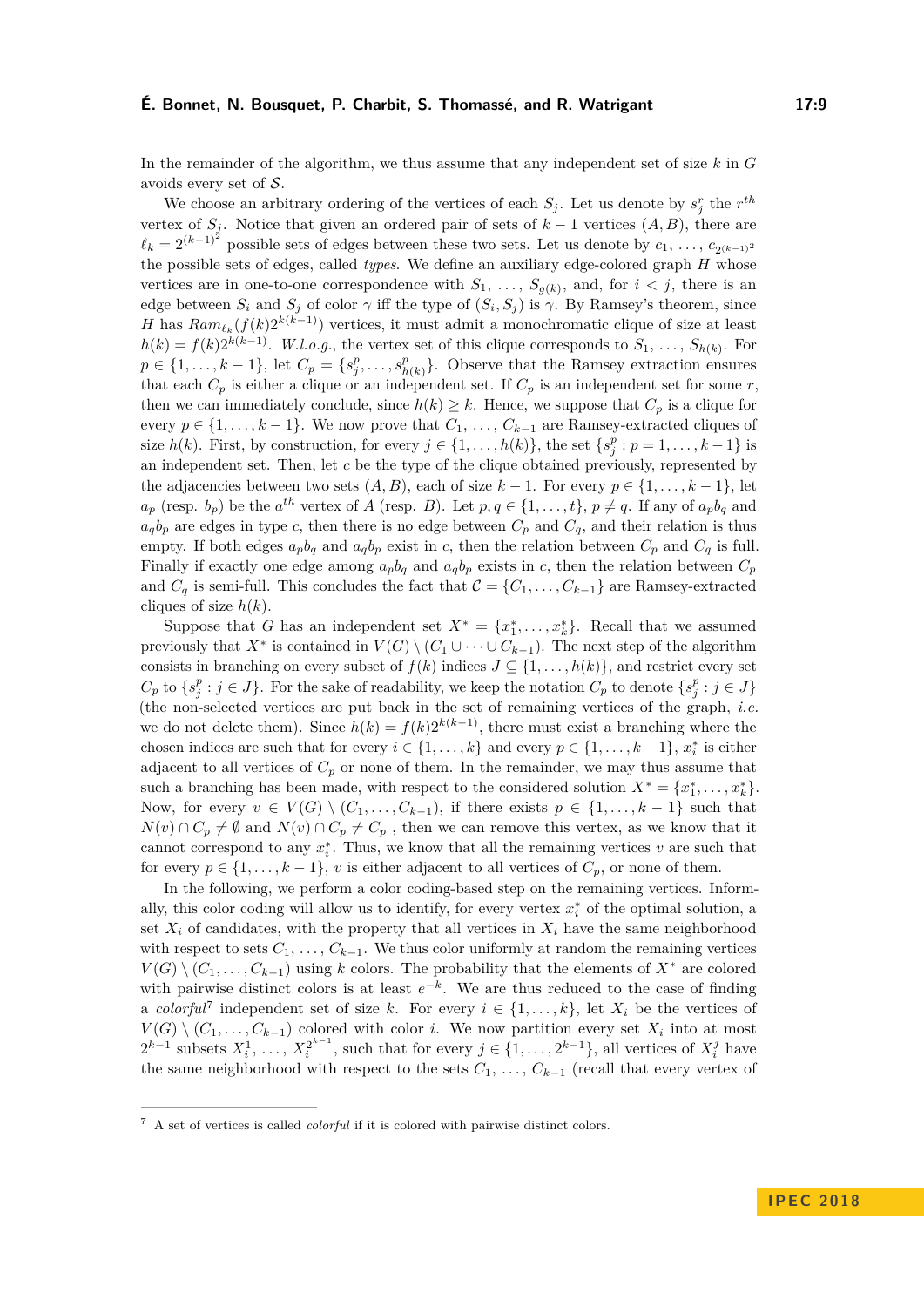#### **17:10 Parameterized Complexity of Independent Set in H-Free Graphs**

 $V(G) \setminus (C_1, \ldots, C_{k-1})$  is adjacent to all vertices of  $C_p$  or none, for each  $p \in \{1, \ldots, k-1\}$ ). We branch on every tuple  $(j_1, \ldots, j_k) \in \{1, \ldots, 2^{k-1}\}$ . Clearly the number of branchings is bounded by a function of *k* only and, moreover, one branching  $(j_1, \ldots, j_k)$  is such that  $x_i^*$  has the same neighborhood in  $C_1 \cup \cdots \cup C_{k-1}$  as vertices of  $X_i^{j_i}$  for every  $i \in \{1, \ldots, k\}$ . We assume in the following that such a branching has been made. For every  $i \in \{1, \ldots, k\}$ , we can thus remove vertices of  $X_i^j$  for every  $j \neq j_i$ . For the sake of readability, we rename  $X_i^{j_i}$  as  $X_i$ . Let B be the bipartite graph with vertex bipartition  $(B_1, B_2)$ ,  $B_1 = \{b_1^1, \ldots, b_k^1\}$ ,  $B_2 = \{b_1^2, \ldots, b_{k-1}^2\}$ , and  $b_i^1 b_p^2 \in E(\mathcal{B})$  iff  $x_i^*$  is adjacent to  $C_p$ . Since every  $x_i^*$  has the same neighborhood as  $X_i$  with respect to  $C_1, \ldots, C_{k-1}$ , this bipartite graph actually corresponds to the one described in Definition [9](#page-7-3) representing the adjacencies between  $X_i$ 's and  $C_p$ 's. We now prove that it is connected. Suppose it is not. Then, since  $|B_1| = k$  and  $|B_2| = k - 1$ , there must be a component with as many vertices from  $B_1$  as vertices from  $B_2$ . However, in this case, using the fixed solution  $X^*$  on one side and an independent set of size  $k-1$ in *C*<sup>1</sup> ∪ · · · ∪ *Ck*−<sup>1</sup> on the other side, it implies that there is an independent set of size *k* intersecting  $\cup_{p=1}^{k-1}C_p$ , a contradiction.

Hence, all conditions of Definition [9](#page-7-3) are now fulfilled. It now remains to find an independent set of size *k* disjoint from the sets  $\mathcal{C}$ , and having a non-empty intersection with  $X_i$ , for every  $i \in \{1, \ldots, k\}$ . We thus run an algorithm solving  $f$ -RAMSEY-EXTRACTED ITERATIVE EXPANSION MIS on this input, which concludes the algorithm.

The proof of the following result is immediate, by using successively Lemmas [7](#page-6-1) and [10.](#page-7-0)

<span id="page-9-2"></span> $\triangleright$  **Theorem 11.** Let G be a hereditary graph class. If  $f$ -RAMSEY-EXTRACTED ITERATIVE EXPANSION MIS *is*  $FPT$  *in*  $G$  *for some computable function*  $f$ *, then* MIS *is*  $FPT$  *in*  $G$ *.* 

We now apply this framework to two families of graphs *H*.

## <span id="page-9-0"></span>**4.2 Clique minus a smaller clique**

▶ **Theorem 12.** *(★) For any*  $r \geq 2$  *and*  $s < r$ , MIS *in*  $(K_r \setminus K_s)$ -free graphs is *FPT* if  $s \leq 3$ , *and W*[1]*-hard otherwise.*

#### <span id="page-9-1"></span>**4.3 Clique minus a complete bipartite graph**

For every three positive integers  $r$ ,  $s_1$ ,  $s_2$  with  $s_1 + s_2 < r$ , we consider the graph  $K_r \setminus K_{s_1, s_2}$ . Another way to see  $K_r \setminus K_{s_1,s_2}$  is as a  $P_3$  *of cliques* of size  $s_1, r - s_1 - s_2$ , and  $s_2$ . More formally, every graph  $K_r \setminus K_{s_1,s_2}$  can be obtained from a  $P_3$  by adding  $s_1 - 1$  false twins of the first vertex,  $r - s_1 - s_2 - 1$ , for the second, and  $s_2 - 1$ , for the third.

<span id="page-9-3"></span>▶ **Theorem 13.**  $\forall r \geq 2$  and  $s_1 \leq s_2$  *s.t.*  $s_1 + s_2 < r$ , MIS in  $K_r \setminus K_{s_1, s_2}$ -free graphs is FPT.

**Proof.** It is more convenient to prove the result for  $K_{3r} \setminus K_{r,r}$ -free graphs, for any positive integer *r*. It implies the theorem by choosing this new *r* to be larger than  $s_1$ ,  $s_2$ , and  $r - s_1 - s_2$ . We will show that for  $f(x) := 3r$  for every  $x \in \mathbb{N}$ , *f*-RAMSEY-EXTRACTED ITERATIVE EXPANSION MIS in  $K_{3r} \setminus K_{r,r}$ -free graphs is FPT. By Theorem [11,](#page-9-2) this implies that MIS is FPT in this class. Let  $C_1, \ldots, C_{k-1}$  (whose union is denoted by  $\mathcal{C}$ ) be the Ramsey-extracted cliques of size 3*r*, which can be partitionned, as in Definition [9,](#page-7-3) into 3*r* independent sets  $S_1, \ldots, S_{3r}$ , each of size  $k-1$ . Let  $\mathcal{X} = \bigcup_{i=1}^k X_i$  be the set in which we are looking for an independent set of size  $k$ . We recall that between any  $X_i$  and any  $C_i$  there are either all the edges or none. Hence, the whole interaction between  $\mathcal X$  and  $\mathcal C$  can be described by the bipartite graph  $\beta$  described in Definition [9.](#page-7-3) Firstly, we can assume that each  $X_i$  is of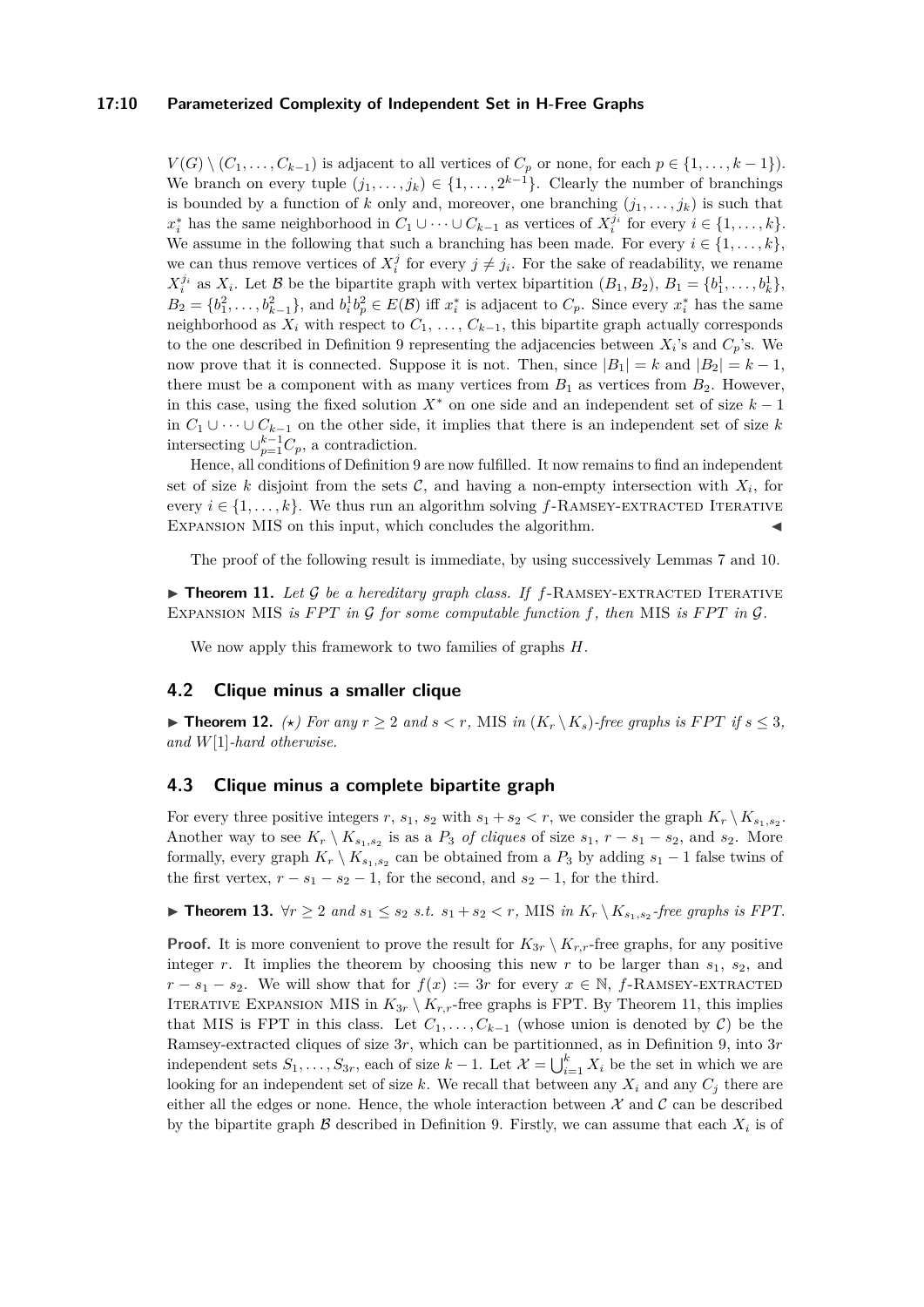size at least  $Ram(r, k)$ , otherwise we can branch on  $Ram(r, k)$  choices to find one vertex in an optimum solution. By Ramsey's theorem, we can assume that each  $X_i$  contains a clique of size *r* (if it contains an independent set of size *k*, we are done). Our general strategy is to leverage the fact that the input graph is  $(K_{3r} \setminus K_{r,r})$ -free to describe the structure of X. Hopefully, this structure will be sufficient to solve our problem in FPT time.

We define an auxiliary graph *Y* with  $k-1$  vertices. The vertices  $y_1, \ldots, y_{k-1}$  of *Y* represent the Ramsey-extracted cliques of  $C$  and two vertices  $y_i$  and  $y_j$  are adjacent iff the relation between  $C_i$  and  $C_j$  is not empty (equivalently the relation is full or semi-full). It might seem peculiar that we concentrate the structure of  $C$ , when we will eventually discard it from the graph. It is an indirect move: the simple structure of  $C$  will imply that the interaction between  $\mathcal X$  and  $\mathcal C$  is simple, which in turn, will severely restrict the subgraph induced by  $X$ . More concretely, in the rest of the proof, we will (1) show that  $Y$  is a clique, (2) deduce that B is a complete bipartite graph, (3) conclude that X cannot contain an induced  $K_r^2 = K_r \oplus K_r$  and run the algorithm of Theorem [5.](#page-5-1)

Suppose that there is  $y_{i_1}y_{i_2}y_{i_3}$  an induced  $P_3$  in *Y*, and consider  $C_{i_1}, C_{i_2}, C_{i_3}$  the corresponding Ramsey-extracted cliques. For  $s < t \in [3r]$ , let  $C_i^{s \to t} := C_i \cap \bigcup_{s \leq j \leq t} S_j$ . In other words,  $C_i^{s\to t}$  contains the elements of  $C_i$  having indices between *s* and *t*. Since  $|C_i| = 3r$ , each  $C_i$  can be partitionned into three sets, of *r* elements each:  $C_i^{1 \to r}$ ,  $C_i^{r+1 \to 2r}$ and  $C_i^{2r+1\rightarrow 3r}$ . Recall that the relation between  $C_{i_1}$  and  $C_{i_2}$  (resp.  $C_{i_2}$  and  $C_{i_3}$ ) is either full or semi-full, while the relation between  $C_{i_1}$  and  $C_{i_3}$  is empty. This implies that at least one of the four following sets induces a graph isomorphic to  $K_{3r} \setminus K_{r,r}$ :

- $C_{i_1}^{1 \to r} \cup C_{i_2}^{r+1 \to 2r} \cup C_{i_3}^{1 \to r}$  $C_{i_1}^{1 \to r} \cup C_{i_2}^{r+1 \to 2r} \cup C_{i_3}^{2r+1 \to 3r}$  $C_{i_1}^{2r+1\to 3r}$  ∪  $C_{i_2}^{r+1\to 2r}$  ∪  $C_{i_3}^{1\to r}$
- $C_{i_1}^{2r+1\to 3r}$  ∪  $C_{i_2}^{r+1\to 2r}$  ∪  $C_{i_3}^{2r+1\to 3r}$

Hence, *Y* is a disjoint union of cliques. Let us assume that *Y* is the union of at least two (maximal) cliques.

Recall that the bipartite graph  $\mathcal{B}$  is connected. Thus there is  $b_h^1 \in B_1$  (corresponding to  $X_h$ ) adjacent to  $b_i^2 \in B_2$  and  $b_j^2 \in B_2$  (corresponding to  $C_i$  and  $C_j$ , respectively), such that  $y_i$  and  $y_j$  lie in two different connected components of *Y* (in particular, the relation between  $C_i$  and  $C_j$  is empty). Recall that  $X_h$  contains a clique of size at least *r*. This clique induces, together with any *r* vertices in  $C_i$  and any *r* vertices in  $C_j$ , a graph isomorphic to  $K_{3r} \setminus K_{r,r}$ ; a contradiction. Hence, *Y* is a clique.

Now, we can show that  $\beta$  is a complete bipartite graph. Each  $X_h$  has to be adjacent to at least one  $C_i$  (otherwise this trivially contradicts the connectedness of  $\mathcal{B}$ ). If  $X_h$  is not linked to  $C_j$  for some  $j \in \{1, \ldots, k-1\}$ , then a clique of size  $r$  in  $X_h$  (which always exists) induces, together with  $C_i^{1 \to r} \cup C_j^{2r+1 \to 3r}$  or with  $C_i^{2r+1 \to 3r} \cup C_j^{1 \to r}$ , a graph isomorphic to  $K_{3r} \setminus K_{r,r}$ .

Since  $\mathcal B$  is a complete bipartite graph, every vertex of  $C_1$  dominates all vertices of  $\mathcal X$  In particular,  $X$  is in the intersection of the neighborhood of the vertices of some clique of size *r*. This implies that the subgraph induced by X is  $(K_r \oplus K_r)$ -free. Hence, we can run the FPT algorithm of Theorem [5](#page-5-1) on this graph.

## <span id="page-10-0"></span>**5 Polynomial (Turing) kernels**

In this section we investigate some special cases of Section [4.3,](#page-9-1) in particular when *H* is a clique of size *r* minus a claw with *s* branches, for *s < r*. Although Theorem [13](#page-9-3) proves that MIS is FPT for every possible values of *r* and *s*, we show that when  $s \ge r - 2$ , the problem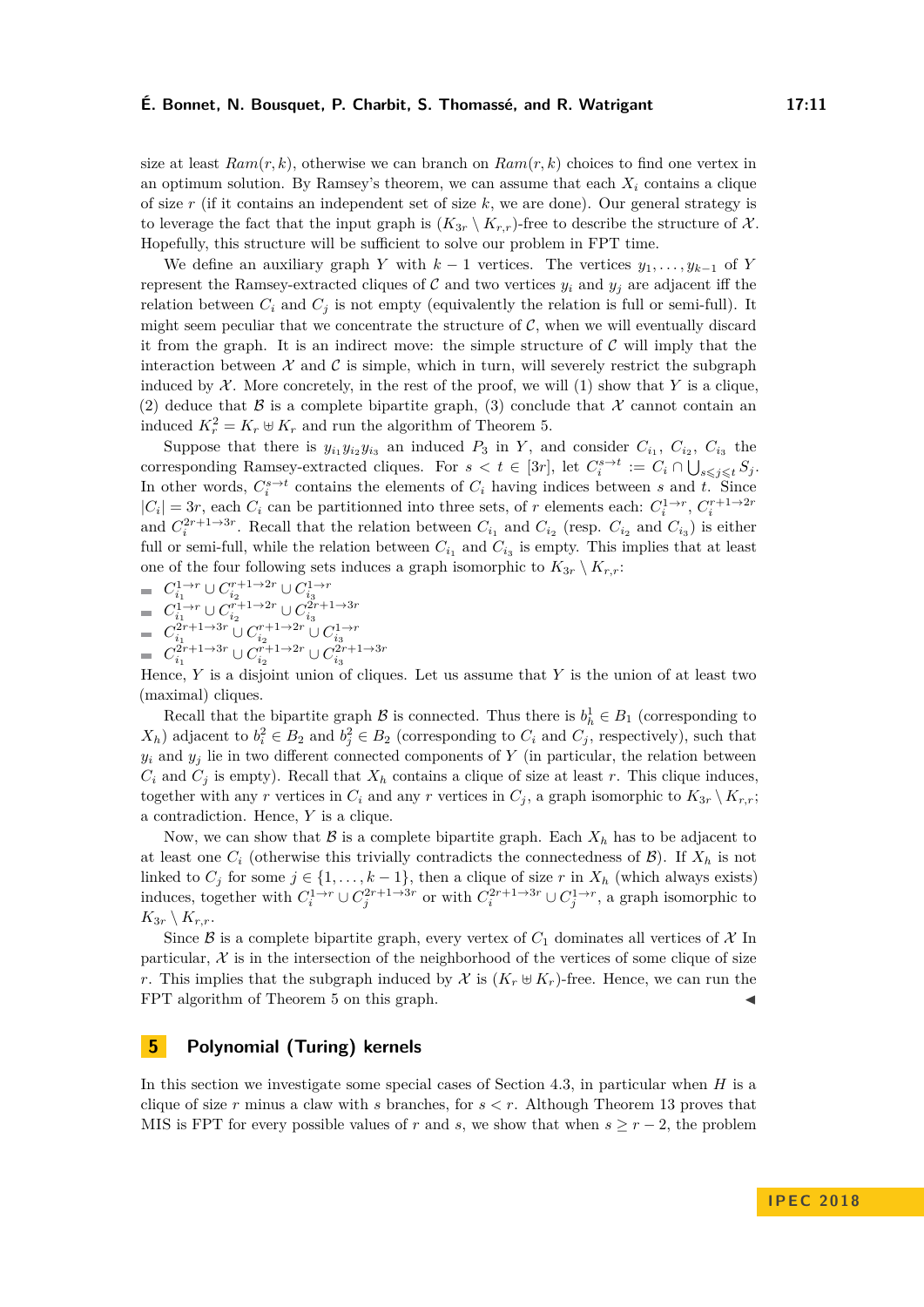#### **17:12 Parameterized Complexity of Independent Set in H-Free Graphs**

admits a polynomial Turing kernel, while for *s* ≤ 2, it admits a polynomial kernel. Notice that the latter result is somehow tight, as Corollary [18](#page-11-0) shows that MIS cannot admit a polynomial kernel in  $(K_r \setminus K_{1,s})$ -free graphs whenever  $s \geq 3$ .

**► Theorem 14.**  $(\star) \forall r \geq 2$ , MIS *in*  $(K_r \setminus K_{1,r-2})$ *-free graphs has a polynomial Turing kernel.*

▶ **Theorem 15.**  $(\star)$   $\forall r \geq 3$ , MIS *in*  $(K_r \setminus K_{1,2})$ -free graphs has a kernel with  $O(k^{r-1})$ *vertices.*

Observe that a  $(K_r \setminus K_2)$ -free graph is  $(K_{r+1} \setminus K_{1,2})$ -free, hence, thus the previous result also applies to  $(K_r \setminus K_2)$ -free graphs, which answers a question of [\[8\]](#page-12-11).

We now focus on kernel lower bounds.

 $\triangleright$  **Definition 16.** Given the graphs  $H, H_1, \ldots, H_p$ , we say that  $(H_1, \ldots, H_p)$  is a multipartite decomposition of *H* if *H* is isomorphic to  $H_1 + \cdots + H_p$ . We say that  $(H_1, \ldots, H_p)$  is maximal if, for every multipartite decomposition  $(H'_1, \ldots, H'_q)$  of *H*, we have  $p > q$ .

It can easily be seen that for every graph *H*, a maximal multipartite decomposition of *H* is unique. We have the following:

 $\blacktriangleright$  **Theorem 17.**  $(\star)$  Let H be any fixed graph, and let  $H = H_1 + \cdots + H_p$  be the maximal *multipartite decomposition of H. If, for some*  $i \in [p]$ *,* MIS *is NP-hard in*  $H_i$ -free graphs, *then* MIS *does not admit a polynomial kernel in H*-free graphs unless  $NP \subseteq coNP/poly$ .

The next results shows that the polynomial kernel obtained in the previous section for  $(K_r \setminus K_{1,s})$ -free graphs,  $s \leq 2$ , is somehow tight.

<span id="page-11-0"></span>► Corollary 18.  $(\star)$  For  $r \geq 4$ , and every  $3 \leq s \leq r - 1$ , MIS in  $(K_r \setminus K_{1,s})$ -free graphs *does not admit a polynomial kernel unless NP*  $\subseteq$  *coNP/poly.* 

## **6 Conclusion and open problems**

We started to unravel the FPT/*W*[1]-hard dichotomy for MIS in *H*-free graphs, for a fixed graph *H*. At the cost of one reduction, we showed that it is  $W[1]$ -hard as soon as *H* is not chordal, even if we simultaneously forbid induced *K*1*,*<sup>4</sup> and trees with at least two branching vertices. Tuning this construction, it is also possible to show that if a connected *H* is not roughly a "path of cliques" or a "subdivided claw of cliques", then MIS is *W*[1]-hard.

An interesting open problem is the case when *H* is the *cricket*, that is a triangle with two pending vertices, each attached to a different vertex

For disconnected graphs *H*, we obtained an FPT algorithm when *H* is a cluster (*i.e.*, a disjoint union of cliques). We conjecture that, more generally, the disjoint union of two easy cases is an easy case; formally, *if* MIS *is FPT in G-free graphs and in H-free graphs, then it is FPT in*  $G \oplus H$ -free graphs. A more anecdotal conclusion is the fact that the parameterized complexity of the problem on *H*-free graphs is now complete for every graph *H* on four vertices, including concerning the polynomial kernel question, whereas the *FPT*/*W*[1]-hard question remains open for only five graphs *H* on five vertices.